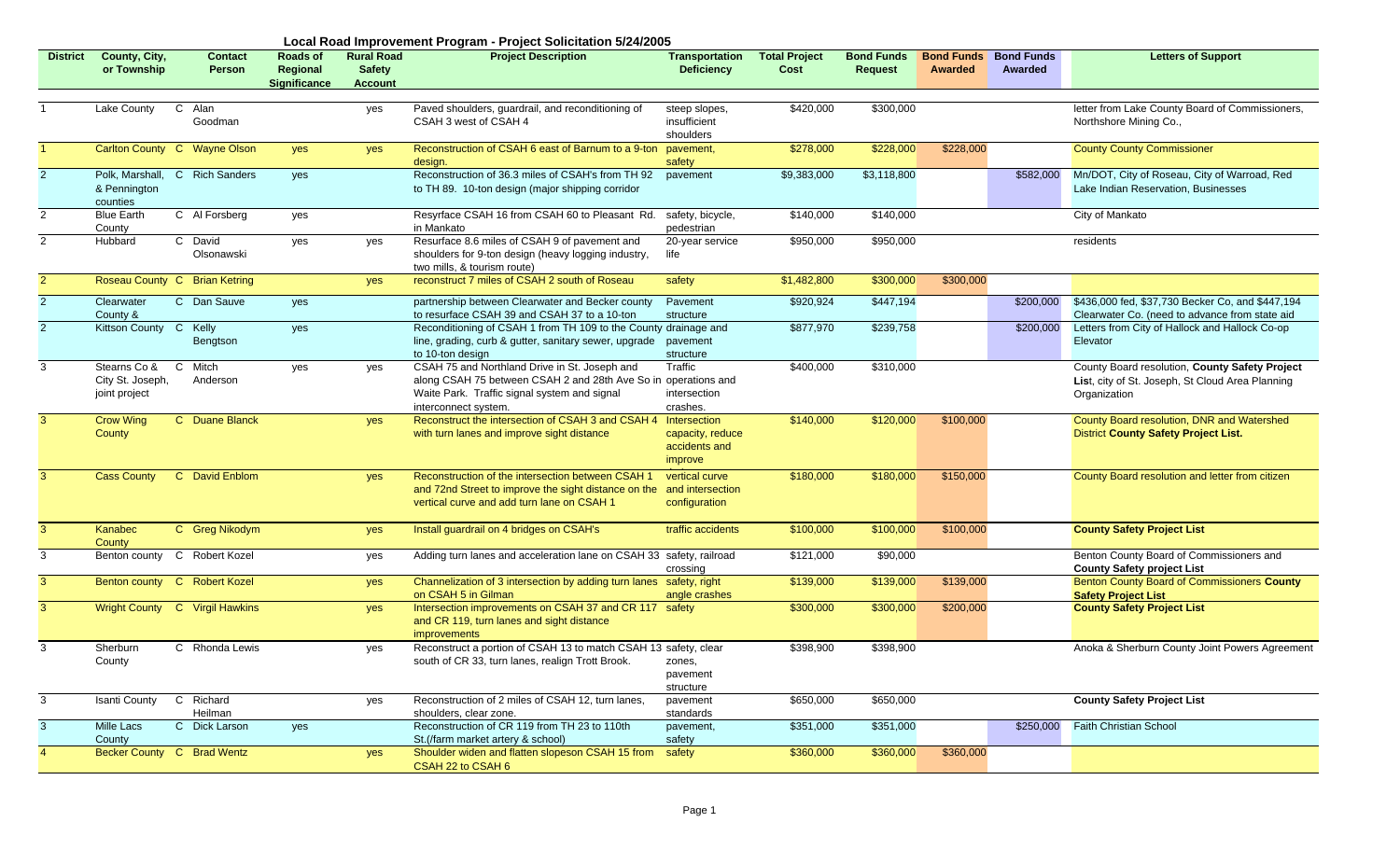| <b>District</b> | County, City,<br>or Township | <b>Contact</b><br>Person           | Roads of<br>Regional<br><b>Significance</b> | <b>Rural Road</b><br><b>Safety</b><br><b>Account</b> | <b>Project Description</b>                                                                                                                                                                         | <b>Transportation</b><br><b>Deficiency</b>           | <b>Total Project</b><br>Cost | <b>Bond Funds</b><br>Request | <b>Bond Funds</b><br>Awarded | <b>Bond Funds</b><br><b>Awarded</b> | <b>Letters of Support</b>                                                                                                                    |
|-----------------|------------------------------|------------------------------------|---------------------------------------------|------------------------------------------------------|----------------------------------------------------------------------------------------------------------------------------------------------------------------------------------------------------|------------------------------------------------------|------------------------------|------------------------------|------------------------------|-------------------------------------|----------------------------------------------------------------------------------------------------------------------------------------------|
|                 | Stevens Co.                  | $\mathbf{C}$<br><b>Brian Giese</b> | yes                                         |                                                      | CSAH 5 from CSAH 8 to Industrial Boulevard in the<br>City of Morris. 4.5 mile aggregate base and<br>bituminous surfacing project (dairy operation, 2<br>gravel pits, landfill, &recycling center). | 9-ton to 10-ton<br>design                            | \$1,014,000                  | \$400,000                    |                              | \$300,000                           | County resolution, City of Morris. Riley Bros<br>Construction Co, Disposal Service, Riverview Dairy                                          |
| 4               | <b>Mahnomem</b><br>County    | C John Large                       | yes                                         |                                                      | reconstruction of 0.36 miles of CR 105 within the city safety, capactiy<br>limits of Mahnomen to 10-ton design (casino,<br>hospital, schools)                                                      |                                                      | \$40,000                     | \$40,000                     | \$40,000                     |                                     |                                                                                                                                              |
| 6               | Freeborn<br>County           | C Sue Miller                       |                                             | yes                                                  | Intersection improvments, pedestal mounted flashing safety<br>beacons at CSAH 26 and CSAH 46 and CSAH 13                                                                                           |                                                      | \$180,000                    | \$180,000                    |                              |                                     |                                                                                                                                              |
| $6^{\circ}$     | Steele County C Gary         | Bruggeman                          |                                             | yes                                                  | Installation of guardrail on CSAH 23 near Clinton<br>Falls and CSAH 45/Hoffman drive near Owatonna.                                                                                                | no guard rail<br>exists or is<br>deficient           | \$90,000                     | \$90,000                     | \$90,000                     |                                     |                                                                                                                                              |
| 6               |                              | Mower County C Mike Hanson         |                                             | yes                                                  | CSAH 4 along the east line of section 29, Windom<br>Township, reconstruct two curves                                                                                                               | substandard<br>curves, reduce<br>accidents           | \$200,000                    | \$200,000                    | \$200,000                    |                                     | <b>County Safety project list</b>                                                                                                            |
| 6               | Winona County C David Rholl  |                                    |                                             | yes                                                  | Shoulder widening and guardrail on CSAH 17 north<br>of the junction of CSAH 15 to one mile north                                                                                                   | steep slopes<br>and insufficient<br>shoulder width   | \$140,000                    | \$140,000                    | \$140,000                    |                                     |                                                                                                                                              |
| 6               |                              | Olmsted County C Mike Sheehan      |                                             | yes                                                  | 2 ft.shoulder improvements on CSAH 1 through<br>Pleasant Grove, CSAH 10 in Dover, CSAH 13 into<br>Pine Island and CSAH 27 north of Oronoco                                                         | safety pavement<br>surface                           | \$1,922,800                  | \$103,200                    |                              |                                     |                                                                                                                                              |
| 6               |                              | Winona County C Dietrich Flesh     | yes                                         |                                                      | Reconditioning of CSAH 6 between TH 74 and CSAH Pavement<br>35, 10-ton design                                                                                                                      | structure                                            | \$810,000                    | \$810,000                    |                              |                                     |                                                                                                                                              |
| 6               |                              | Olmsted County C Mike Sheehan      | yes                                         |                                                      | Reconstruction of CR 112 as part of the CSAH<br>12/CR 112 interchange with the realighment of CSAH<br>18 in Oronoco                                                                                | safety, access                                       | \$3,970,000                  | \$3,470,000                  |                              | \$595,498                           | Rochester Area Chamber of Commerce, MN/DOT                                                                                                   |
| $\overline{7}$  | Waseca                       | C Nathan<br>Richman                | yes                                         | yes                                                  | Redesign the intersection geometry and pavement<br>strength to accommodate trucks from the new<br>ethanol plant planned for 05-06                                                                  | intersection<br>geometry and<br>pavement<br>strength | \$300,000                    | \$300,000                    |                              |                                     | part of \$125 million project with Mn/Dot to improve<br>TH 14 from Mankato to Owatonna                                                       |
|                 | Le Sueur<br>County           | C Darrel Pettis                    | yes                                         | yes                                                  | Reconstruction and safety improvement on CSAH 46 safety and<br>, CSAH 15, and CSAH 13 in and south of Cleveland,<br>turn lanes, remove horizontal curve and 10-ton<br>design                       | pavement<br>strength                                 | \$3,300,000                  | \$300,000                    | \$300,000                    |                                     | Federal funds, LeSueur County Board of<br><b>Commissioners</b>                                                                               |
|                 | Watonwan                     | C Roger Risser                     |                                             | yes                                                  | Upgrade 3miles of substandard shoulders on CSAH                                                                                                                                                    | runoff road<br>crashes                               | \$300,000                    | \$300,000                    | \$250,000                    |                                     | County Board resolution, County Safety Project<br><b>List</b>                                                                                |
|                 | Jackson County C Tim Stahl   |                                    |                                             | yes                                                  | realign CR 80 away from Union Pacific Railroad to<br>provide better access on CSAH 24 between the<br>intersection and Railroad Crossing                                                            | safety & access                                      | \$170,000                    | \$170,000                    | \$170,000                    |                                     | <b>Jackson County Board</b>                                                                                                                  |
|                 |                              | Nicollet County C Mike Wagner      | yes                                         | yes                                                  | Reconstruction of CSAH 5 between CSAH 12 and<br>CR 70 (2.5 mile) 10-ton design                                                                                                                     | pavement,<br>safety,                                 | \$1,706,784                  | \$1,706,784                  |                              | \$700,000                           | 33 letters and resolutions                                                                                                                   |
|                 |                              | Nicollet County C Mike Wagner      | yes                                         | yes                                                  | Reconstruction of CSAH 5 between CSAH4 & TH<br>111 (2.5 miles) 10-ton design                                                                                                                       | pavement,<br>safety                                  | \$1,050,542                  | \$1,050,542                  |                              |                                     | 33 letters and resolutions                                                                                                                   |
| 7               | <b>Blue Earth</b><br>County  | C Al Forsberg                      | yes                                         |                                                      | Resurface 1.2 miles of CSAH 16 from CSAH 60 to<br>Pleasant St. in Mankato. (university traffic)                                                                                                    | safety and<br>pavment                                | \$140,000                    | \$140,000                    |                              |                                     |                                                                                                                                              |
| $\overline{7}$  | Brown County C Wayne         | <b>Stevens</b>                     | yes                                         |                                                      | Resurfacing 3 miles of CR 102 between CSAH 13<br>and TH 15 to 10-ton design (Farmer Coop of Hanska and surface<br>hauls grain and agricultural supplies)                                           | road sub grade                                       | \$360,000                    | \$360,000                    |                              | \$250,000                           | Farmers Coop, Brown county Committee and Board<br>of Commissioners                                                                           |
| $\overline{7}$  | Faribault<br>County          | C John<br>McDonald                 | yes                                         |                                                      | Reconditioning of CSAH 13 from TH 109 to the<br>County line, upgrade to 10-ton design                                                                                                              | Pavement<br>structure                                | \$515,000                    | \$515,000                    |                              |                                     | Faribault County Board resolution                                                                                                            |
| 8 <sup>°</sup>  | County                       | Lincoln & Lyon C Anita Benson      | yes                                         | yes                                                  | Replace and reconstruct deficient box culvert with<br>flood retention structure on CSAH 18 and CSAH 10<br>and improve sight distance on township road                                              | safety, flooding                                     | \$735,000                    | \$525,000                    | \$250,000                    |                                     | Lincoln County, Lyon County, Area II MN River<br>Basin Inc., Yellow Medicine Watershed District Lyon<br><b>County Board of Commissioners</b> |
| 8               | McLeod                       | C John<br><b>Brunkhorst</b>        |                                             | yes                                                  | Shoulder paving and guardrail on CSAH 8 between<br>CSAH 7 and TH 22 south of Hutchinson                                                                                                            | safety                                               | \$250,000                    | \$250,000                    | \$100,000                    |                                     |                                                                                                                                              |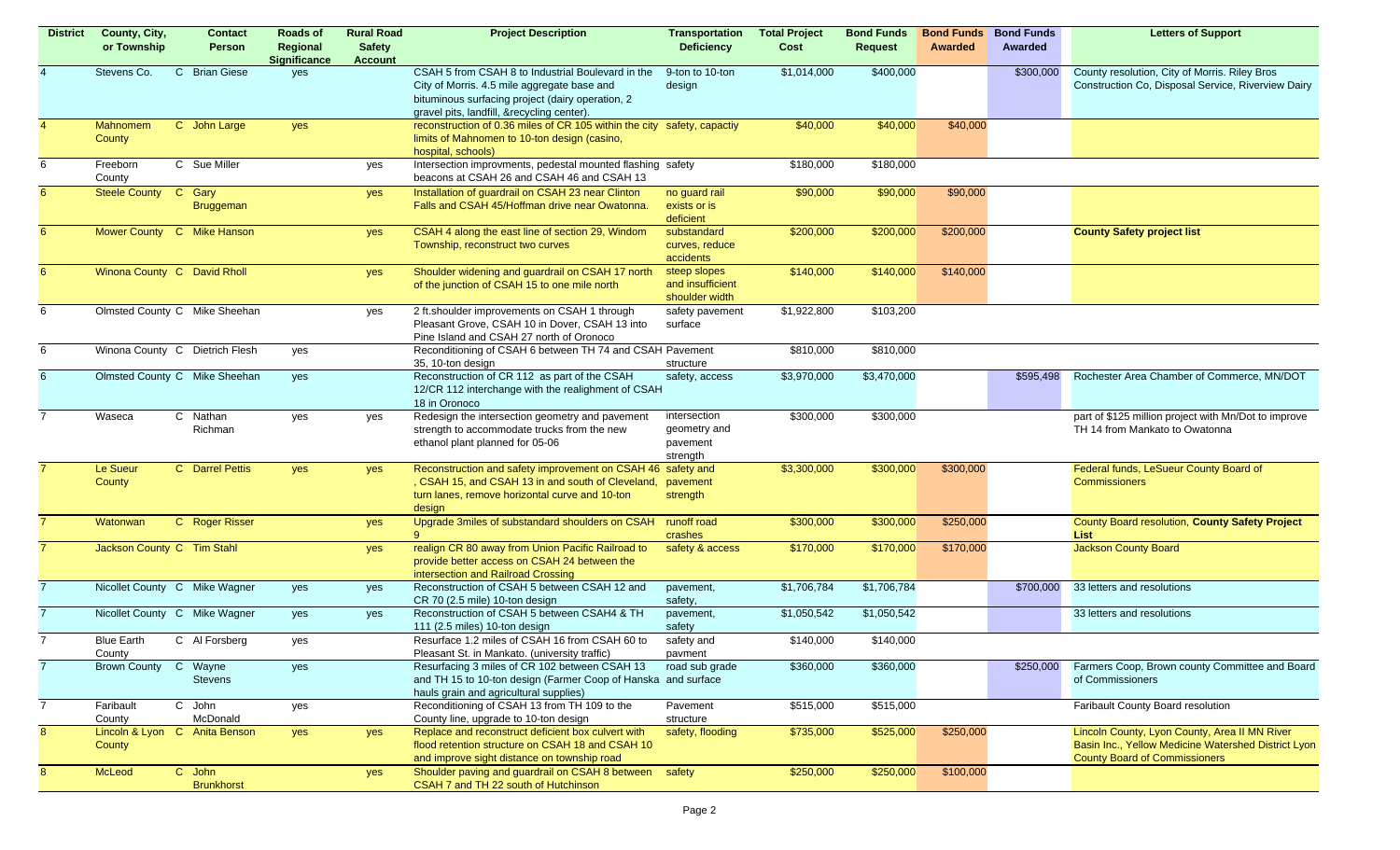| <b>District</b> | County, City,               | <b>Contact</b>               | Roads of                        | <b>Rural Road</b>     | <b>Project Description</b>                                                                            | <b>Transportation</b> | <b>Total Project</b> | <b>Bond Funds</b> | <b>Bond Funds</b> | <b>Bond Funds</b> | <b>Letters of Support</b>                       |
|-----------------|-----------------------------|------------------------------|---------------------------------|-----------------------|-------------------------------------------------------------------------------------------------------|-----------------------|----------------------|-------------------|-------------------|-------------------|-------------------------------------------------|
|                 | or Township                 | Person                       | Regional<br><b>Significance</b> | <b>Safety</b>         |                                                                                                       | <b>Deficiency</b>     | Cost                 | <b>Request</b>    | Awarded           | Awarded           |                                                 |
| 8               | Meeker County C             | Ron                          | yes                             | <b>Account</b><br>yes | reconstruction of CSAH 14 approximately 6.5 miles                                                     | safety                | \$1,500,000          | \$1,100,000       |                   |                   | County Safety Project List, resolution Meeker   |
|                 | & City of Darwin            | Mortensen                    |                                 |                       | from 250th St. to TH 24                                                                               |                       |                      |                   |                   |                   | county, Township of Darwin and City Darwin,     |
|                 |                             |                              |                                 |                       |                                                                                                       |                       |                      |                   |                   |                   | Elevator                                        |
| M               | Carver County C             | Roger                        |                                 | yes                   | Intersection Improvements at TH101 and CSAH 14 in signal Justified                                    |                       | \$1,170,000          | \$208,333         | \$208,333         |                   | City of Chanhassen County safety Project List   |
|                 |                             | Gustafson                    |                                 |                       | Chanhassen, signal installation                                                                       |                       |                      |                   |                   |                   |                                                 |
| M               | Dakota County C Kristi      | Sebastian                    |                                 | yes                   | Intersection Improvements at CSAH 9 and CSAH 70 signal Justified<br>in Lakeville, signal installation |                       | \$974,000            | \$208,333         | \$208,333         |                   | city of Lakeville, County Board Resolution      |
| M               |                             | Ramsey County C Daniel Soler |                                 | yes                   | Widen Cleveland Ave and I-35W ramp to provide                                                         | safety and            | \$343,498            | \$208,333         | \$208,333         |                   | <b>County Safety project List</b>               |
|                 |                             |                              |                                 |                       | opposing left turn lanes and widen CR B and traffic                                                   | capacity              |                      |                   |                   |                   |                                                 |
|                 |                             |                              |                                 |                       | signals.                                                                                              |                       |                      |                   |                   |                   |                                                 |
| M               | Washington                  | C Don Theisen                |                                 | yes                   | Intersection Improvements at CSAH 12 and CSAH                                                         | safety                | \$208,333            | \$208,333         | \$208,333         |                   |                                                 |
|                 | County                      |                              |                                 |                       | 17 between Grant and Lake Elmo, left and right                                                        |                       |                      |                   |                   |                   |                                                 |
| M               |                             | Anoka County C Doug Fisher   |                                 | yes                   | turning lanes<br>County-wide school zone safety signs and warning                                     | safety                | \$208,333            | \$208,333         | \$208,333         |                   | City of Ramsey police dept, City of Lino Lakes, |
|                 |                             |                              |                                 |                       | systems                                                                                               |                       |                      |                   |                   |                   | Anoka County Board of Commissioners,            |
|                 |                             |                              |                                 |                       |                                                                                                       |                       |                      |                   |                   |                   | Anoka/Hennepin School District                  |
| M               | <b>Scott County</b>         | C Mitch                      |                                 | yes                   | Construct a roundabout at TH 13 and CSAH 2                                                            | safety, traffic       | \$416,666            | \$208,333         | \$208,333         |                   |                                                 |
|                 |                             | Rasmussen                    |                                 |                       |                                                                                                       | crashes               |                      |                   |                   |                   |                                                 |
| M               | Chisago County C Bill Malin |                              |                                 | yes                   | Reconstruct 1100 feet of roadway on River Road and site distance,                                     |                       | \$331,000            | \$208,333         | \$208,333         |                   | County Board Resolution and Sunrise Township    |
|                 |                             |                              |                                 |                       | CR 88 (Wilcox Road) access on CSAH 9. Widen<br>intersection with shoulder, and turn lanes, mill and   | safety &<br>pavement  |                      |                   |                   |                   |                                                 |
|                 |                             |                              |                                 |                       | overlay.                                                                                              |                       |                      |                   |                   |                   |                                                 |
| M               | Hennepin                    | C Jim Grube                  |                                 | yes                   | Intersection improvement of CSAH 81 and 121 in                                                        | safety and            | \$320,000            | \$320,000         | \$216,336         |                   | County Board and BNSF agreement                 |
|                 | County                      |                              |                                 |                       | Maple Grove includes approaches & railroad grade                                                      | capacity              |                      |                   |                   |                   |                                                 |
|                 |                             |                              |                                 |                       | crossing.                                                                                             |                       |                      |                   |                   |                   |                                                 |
| M               | <b>Hennepin</b>             | C Jim Grube                  |                                 | yes                   | Intersection improvement of CSAH 81 &CSAH                                                             | safety and            | \$208,333            | \$208,333         | \$208,333         |                   | County Board resolution and agreement with BNSF |
|                 | County                      |                              |                                 |                       | 101/CSAH 13 j\near Dayton in Hassen Township<br>including approaches, temporary signal, & improving   | capacity              |                      |                   |                   |                   | railroad. On County Project Safety List         |
|                 |                             |                              |                                 |                       | railroad grade crossing.                                                                              |                       |                      |                   |                   |                   |                                                 |
| M               |                             | Anoka County C Doug Fisher   | yes                             |                       | Intersection improvements on CSAH 78 at 154th                                                         | safety, school        | \$500,000            | \$500,000         |                   | \$300,000         | City of Andover, Anoka/Hennepin ISD             |
|                 |                             |                              |                                 |                       | Lane in Andover, signals, turn lanes, pedestrian                                                      | zone                  |                      |                   |                   |                   |                                                 |
|                 |                             |                              |                                 |                       | crosswalk for middle school.                                                                          |                       |                      |                   |                   |                   |                                                 |
| M               | Dakota County C Kristi      | Sebastian                    | yes                             |                       | Intersection Improvements at CSAH 9 and CSAH 70<br>in Lakeville, signal installation                  | signal Justified      | \$974,000            | \$300,000         |                   | \$150,000         | city of Lakeville, County Board Resolution      |
|                 |                             |                              |                                 |                       | <b>Total County Projects</b>                                                                          |                       | \$41,940,883         | \$23,659,842      | \$5,000,000       | \$3,527,498       |                                                 |
|                 |                             |                              |                                 |                       |                                                                                                       |                       |                      |                   |                   |                   |                                                 |
|                 |                             | City of Duluth M Jim Benning | yes                             |                       | New construction of 38th Ave West from Superior                                                       | safety, access,       | \$575,000            | \$575,000         |                   |                   | Blandin Paper Co, Wells Fargo Bank, Comfort Inn |
|                 |                             |                              |                                 |                       | Street to Michigan St. and reconstruction of Superior                                                 | pavement              |                      |                   |                   |                   | Hotels                                          |
|                 |                             |                              |                                 |                       | St to 40th St., signal and street widening                                                            | geometrics            |                      |                   |                   |                   |                                                 |
|                 | City of Grand               | M Tom Pagel                  | yes                             |                       | Reconstruction of 29th St from TH 169 to 7th Ave.,                                                    | pavement              | \$1,219,152          | \$375,000         |                   | \$375,000         | Grand Rapids Economic Authority, Chamber of     |
|                 | Rapids                      |                              |                                 |                       | 10-ton design                                                                                         |                       |                      |                   |                   |                   | Commerce, Itasca Development Corp., County, &   |
|                 | Mountain Iron               | M Craig Wainio               | yes                             |                       | Overlay & partial reconstruction of segment and                                                       | pavement,             | \$400,000            | \$400,000         |                   |                   | <b>Hawkinson Construction</b>                   |
|                 | (<5000)                     |                              |                                 |                       | shoulders on approximately 3 miles of old TH 169.                                                     | safety                |                      |                   |                   |                   |                                                 |
|                 |                             |                              |                                 |                       | (Itasca County)                                                                                       |                       |                      |                   |                   |                   |                                                 |
| 2 <sup>1</sup>  | <b>City Bagley</b>          | M Colleen                    | yes                             |                       | Clearwater County, Overlay existing bituminous                                                        | pavement and          | \$535,502            | \$535,502         |                   | \$535,502         | Real Stone Manufacturing, TEAM Industries,      |
|                 | ( <b>5000</b> )             | Lindgren                     |                                 |                       | street Park Ave and constructing new streets                                                          | new                   |                      |                   |                   |                   | <b>Bagley Public Schools</b>                    |
|                 |                             |                              |                                 |                       | extending Park Ave and the new Industrial Park                                                        | construction          |                      |                   |                   |                   |                                                 |
| $\overline{2}$  | City of Nevis               | M Carol Fridgen              | yes                             |                       | Drive (serves city businesses)<br>Hubbard County, street repair within city limits,                   | Pavement              | \$64,127             | \$64,127          |                   |                   | none                                            |
|                 | ( <b>5000</b> )             |                              |                                 |                       | including potholes and overlay of existing bituminous surface                                         |                       |                      |                   |                   |                   |                                                 |
|                 |                             |                              |                                 |                       | and gravel roads. (surrounded by 90 lakes in ten                                                      |                       |                      |                   |                   |                   |                                                 |
|                 |                             |                              |                                 |                       | mile radius and gateway to Paul Bunyan State                                                          |                       |                      |                   |                   |                   |                                                 |
|                 |                             |                              |                                 |                       | Forest)                                                                                               |                       |                      |                   |                   |                   |                                                 |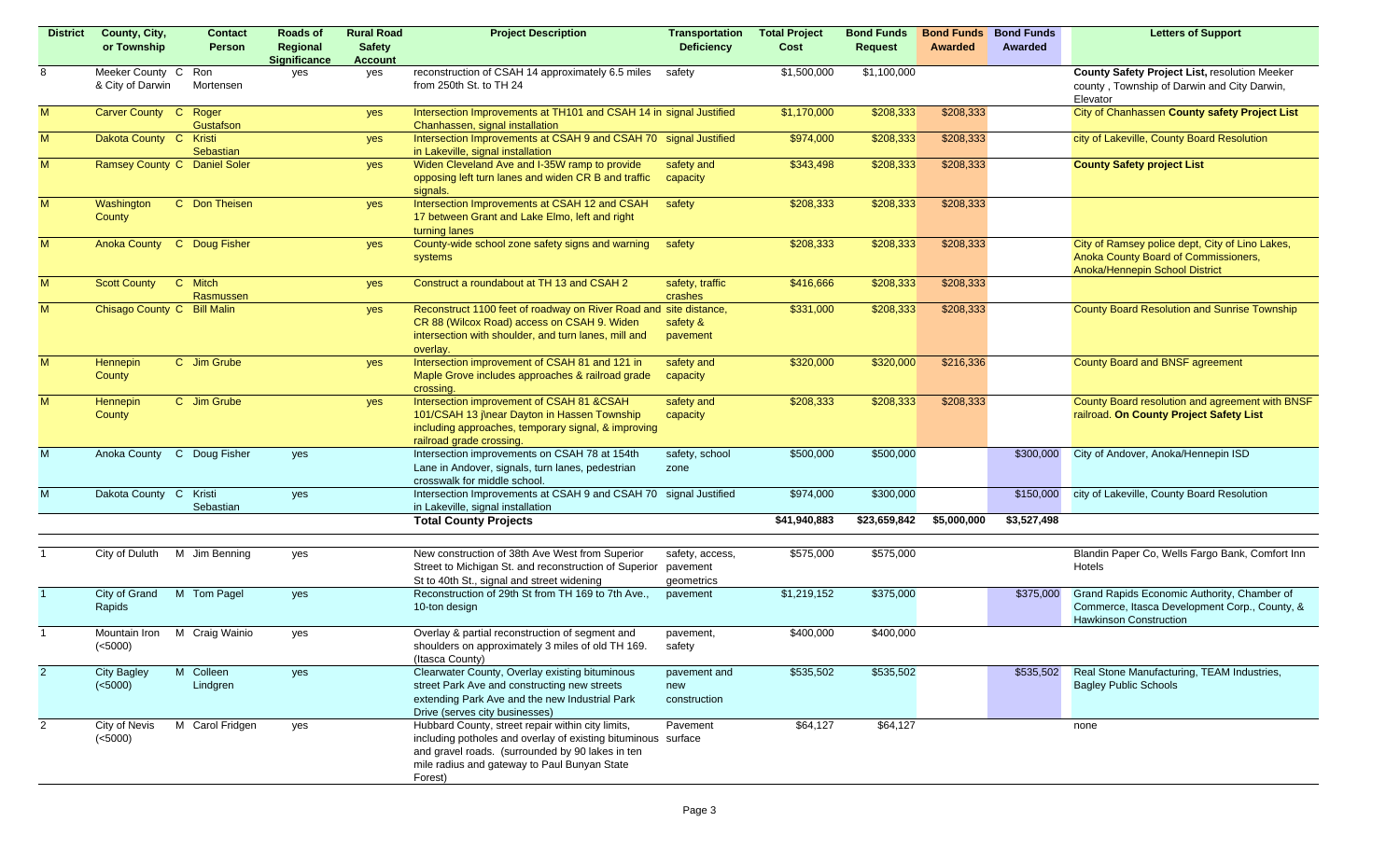| <b>District</b> | County, City,<br>or Township                         | <b>Contact</b><br>Person       | Roads of<br>Regional<br><b>Significance</b> | <b>Rural Road</b><br><b>Safety</b><br><b>Account</b> | <b>Project Description</b>                                                                                                                                                                                                                                                 | Transportation<br><b>Deficiency</b>              | <b>Total Project</b><br>Cost | <b>Bond Funds</b><br><b>Request</b> | <b>Bond Funds</b><br>Awarded | <b>Bond Funds</b><br>Awarded | <b>Letters of Support</b>                                                                                                                                   |
|-----------------|------------------------------------------------------|--------------------------------|---------------------------------------------|------------------------------------------------------|----------------------------------------------------------------------------------------------------------------------------------------------------------------------------------------------------------------------------------------------------------------------------|--------------------------------------------------|------------------------------|-------------------------------------|------------------------------|------------------------------|-------------------------------------------------------------------------------------------------------------------------------------------------------------|
| 3               | City of Emily<br>(<5000)                             | M Bonnie Kile                  |                                             | yes                                                  | intersection improvments at CSAH 14 & TH 6 due to safety,<br>infrastructure required because of a new waste water structures<br>treatment plant.                                                                                                                           |                                                  | \$150,000                    | \$150,000                           |                              |                              |                                                                                                                                                             |
| 3               |                                                      | Remer (<5000) M Donald Welk    | yes                                         |                                                      | reconstruct 4 blocks of city streets                                                                                                                                                                                                                                       | rural residential<br>streets                     | \$135,000                    | \$135,000                           |                              |                              | none                                                                                                                                                        |
| 3               | St Cloud                                             | M Steve Gaetz                  | yes                                         |                                                      | Construction of Westwood Pkwy, sidewalk and trail<br>improvements from Voyageur St to 73rd Ave No.<br>(1800 ft of 4-lane divided roadway with curb and<br>gutter and sidewalk and trail                                                                                    | capacity -<br>increase from 2-<br>lane to 4-lane | \$742,000                    | \$742,000                           |                              |                              | City resolution and St Cloud Area Planning<br>Organization                                                                                                  |
| 3               | St. Cloud                                            | M Steve Gaetz                  | yes                                         |                                                      | Replacement of existing Cooper Ave roadway with<br>wider urban 2-lane road with curb and gutter, turn<br>lanes and sidewalk                                                                                                                                                | pavement failure<br>and deficiency               | \$895,000                    | \$895,000                           |                              |                              | City resolution and St Cloud Area Planning<br>Organization                                                                                                  |
| 3               | St. Cloud                                            | M Steve Gaetz                  | yes                                         |                                                      | Reconstruction of Lincoln Ave between 7th st. and<br>15th Ave to composite rural/urban design                                                                                                                                                                              | Cross section<br>and pavement<br>surface         | \$470,000                    | \$470,000                           |                              |                              | City resolution and St Cloud Area Planning<br>Organization                                                                                                  |
| 3               | Richmond                                             | M Dan Coughlin                 | yes                                         |                                                      | Reconstruct 3 blocks of 2nd Avenue to a 9-ton<br>design                                                                                                                                                                                                                    | service life                                     | \$240,000                    | \$200,000                           |                              |                              | Stearns county Board of Commissioners, St. Peter<br>and Paul school and Richmond elementary school                                                          |
| 3               | Richmond                                             | M Dan Coughlin                 | yes                                         |                                                      | Reconstruct Natures Ave from and existing gravel<br>road to 7-ton design with parking for park and<br>handicap access and drainage improvements                                                                                                                            | pavement life                                    | \$148,000                    | \$130,000                           |                              |                              | Stearns County, Schools, and Rocori Community<br>Ed.                                                                                                        |
| 3               | Freeport<br>$(<5000)$ &<br>/Stearns County           | M Paul Hetland                 | yes                                         |                                                      | Street improvements on CSAH 60/CR 157 and<br>CSAH 11 in downtown Freeport,                                                                                                                                                                                                 | pavement and<br>geometrics                       | \$2,037,011                  | \$708,484                           |                              |                              | Stearns County Board, Freeport city council & 11<br>downtown business owners                                                                                |
| $\mathbf{3}$    | St. Augusta<br>$(<5000)$ &<br><b>Stearns County</b>  | <b>Bill McCabe</b><br>M        | yes                                         |                                                      | Reconstruction of 2.26 miles of CR 115 to a 10-ton<br>design                                                                                                                                                                                                               | pavement                                         | \$2,179,940                  | \$323,825                           |                              |                              | Stearns County Board, St. Augusta city council,<br>property owners, & St. Could Planning Org.                                                               |
| 3               | City of<br>Princeton                                 | M Mark<br>Karnowski            | yes                                         |                                                      | Construction of 4-lane undivided roadway and turn<br>lanes on 21st Ave from CSAH 31 to TH 95, 10-ton<br>design                                                                                                                                                             | congestion,<br>access,                           | \$795,000                    | \$400,000                           |                              |                              | Senator Betsy Wergin, Representative Sondra<br>Erickson, Mille Lacs County, & area businesses                                                               |
| $\mathbf{3}$    | City of<br>Monticello &<br><b>Wright County</b>      | M Rick<br>Wolfsteller          | yes                                         |                                                      | Construction of 5 storm water management ponds<br>and the addition of 2 traffic signal on CSAH 18 at the<br>Ramp terminals of I-94 and CSAH 18                                                                                                                             | capacity, safety,<br>congestion                  | \$24,949,754                 | \$250,000                           |                              |                              | Mayor of Monticello, City Economic Development<br>Director, Wright County, Wright County Economic<br>Develop Partnership, Monticello Chamber of<br>Commerce |
| 3               | City of<br>Zimmerman<br>$(<5000)$ &<br>Sherburne Co. | M Scott Young                  | yes                                         |                                                      | Improvements on CSAH 45 bewteen CSAH 4 and<br>CSAH 9, widening and 10-ton design                                                                                                                                                                                           | pavement,<br>cpacity                             | \$3,512,745                  | \$588,000                           |                              |                              |                                                                                                                                                             |
| 3               | City of Emily<br>(<5000)                             | M Bonnie Kile                  | yes                                         |                                                      | reconstruction of 1.1 miles of CSAH 1 and 1.4 miles<br>of city road due to construction of a new waste water<br>treatment plant                                                                                                                                            | structures                                       | \$3,900,000                  | \$350,000                           |                              |                              |                                                                                                                                                             |
| 6               |                                                      | City of Winona M Judith Bodway | yes                                         |                                                      | Pelzer Street project reconstruction and widening of railroad crossing<br>TH14, improvements to the TH 61/14 intersection<br>and Plezer St. and intersection of Pelzer St and 5th<br>St intersection and railroad overpass and Pelzer St<br>and Theurer Blvd. intersection | and improves<br>safety                           | \$3,500,000                  | \$3,500,000                         |                              |                              | <b>Extensive support</b>                                                                                                                                    |
| 8               | Cottonwood<br>(<5000)                                | M Greg<br>Isaackson            | yes                                         |                                                      | Reconstruction of CR 80 (East Main St) in<br>Cottonwood 9-ton design (grain elevator), spring<br>2006 construction                                                                                                                                                         | pavement                                         | \$305,000                    | \$155,000                           |                              |                              | Lyon County                                                                                                                                                 |
| M               | Golden Valley & M Jeff Oliver<br>Hennepin<br>County  |                                | yes                                         | yes                                                  | Reconstruction of Douglas Drive (CSAH 102) access Safety and<br>management, road widening, & medians.                                                                                                                                                                      | capacity                                         | \$2,200,000                  | \$2,200,000                         |                              |                              | Hennepin county, United Health Group                                                                                                                        |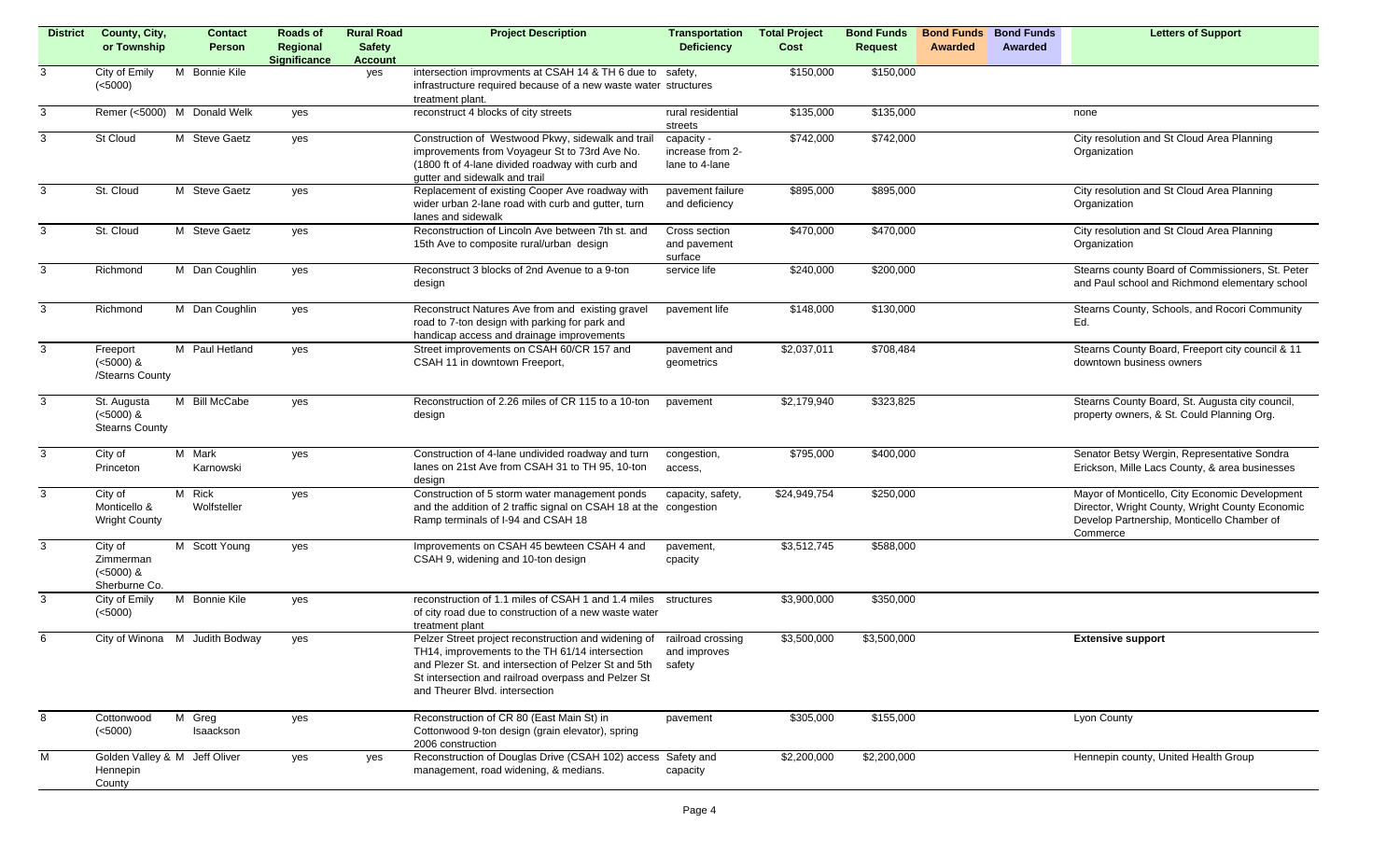| <b>District</b> | County, City,            | <b>Contact</b>                 | <b>Roads of</b>                 | <b>Rural Road</b>               | <b>Project Description</b>                                                                                     | <b>Transportation</b>      | <b>Total Project</b> | <b>Bond Funds</b> | <b>Bond Funds</b> | <b>Bond Funds</b> | <b>Letters of Support</b>                       |
|-----------------|--------------------------|--------------------------------|---------------------------------|---------------------------------|----------------------------------------------------------------------------------------------------------------|----------------------------|----------------------|-------------------|-------------------|-------------------|-------------------------------------------------|
|                 | or Township              | Person                         | Regional<br><b>Significance</b> | <b>Safety</b><br><b>Account</b> |                                                                                                                | <b>Deficiency</b>          | Cost                 | <b>Request</b>    | Awarded           | Awarded           |                                                 |
| M               | Roseville                | M Duane                        | yes                             |                                 | construction of Twin Lakes Parkway (MSA) as part of connection to                                              |                            | \$1,782,000          | \$1,782,000       |                   |                   | Mayor of City of Roseville, Ramsey County, Ryan |
|                 |                          | Schwartz                       |                                 |                                 | the Twin Lakes Redevelopment Project includes                                                                  | snelling and I-            |                      |                   |                   |                   | company, Rottland Homes, Roseville Visitors     |
|                 |                          |                                |                                 |                                 | pedestrian facilities.                                                                                         | 35W reliever for           |                      |                   |                   |                   | <b>Association Business Park</b>                |
| M               | Rogers                   | M Scott Lange                  | yes                             |                                 | Completion of TH 101 eastern frontage road                                                                     | CR C<br>access             | \$500,000            | \$500,000         |                   |                   | City resolution                                 |
|                 |                          |                                |                                 |                                 |                                                                                                                |                            |                      |                   |                   |                   |                                                 |
| M               |                          | City of St. Paul M John Maczko | yes                             |                                 | Safety Improvements on White Bear Ave (CSAH)                                                                   | intersection               | \$2,000,000          | \$1,000,000       |                   |                   | Ramsey county, North East Neighborhoods         |
|                 |                          |                                |                                 |                                 | between Bush Ave and York Avenue. Street                                                                       | capacity and               |                      |                   |                   |                   | Develop Corp, District 2 Community council      |
| M               | City of Ham              | M Tom Collins                  |                                 |                                 | widening and turn lanes<br>Anoka County, Extension of TH 65 west frontage                                      | safety<br>access           | \$1,819,993          | \$1,195,307       |                   |                   | Resolution from city of Ham Lake                |
|                 | Lake                     |                                | yes                             |                                 | road/Johnson Street north of 139th Ave along the                                                               | management on              |                      |                   |                   |                   |                                                 |
|                 |                          |                                |                                 |                                 | west side of TH 65.                                                                                            | TH 65                      |                      |                   |                   |                   |                                                 |
| $\overline{M}$  |                          | Golden Valley M Jeff Oliver    | yes                             |                                 | Replacement of railroad bridge and reconstruction of                                                           | safety, capacity,          | \$2,250,000          | \$600,000         |                   |                   | CPR                                             |
|                 |                          |                                |                                 |                                 | Golden Valley Road between Douglas drive and TH                                                                | structure and              |                      |                   |                   |                   |                                                 |
|                 |                          |                                |                                 |                                 | 100 Frontage Road                                                                                              | roadway                    |                      |                   |                   |                   |                                                 |
| $\overline{M}$  | Columbia                 | M Kevin Hansen                 | yes                             |                                 | Reconstruction and extension of 37th Ave and 39th                                                              | safety, access             | \$3,085,000          | \$892,000         |                   |                   | City of Columbia Heights, Schafer/Richardson,   |
|                 | Heights                  |                                |                                 |                                 | Ave east if TH 47. Part of city redevelopment and                                                              | management                 |                      |                   |                   |                   | <b>Ryland Homes</b>                             |
|                 |                          |                                |                                 |                                 | land clean up project.                                                                                         | and new                    |                      |                   |                   |                   |                                                 |
|                 |                          |                                |                                 |                                 |                                                                                                                | development                |                      |                   |                   |                   |                                                 |
| M               |                          | Osseo (<5000) M Susan Hall     | yes                             |                                 | Reconstruction of Central Ave/Jefferson Highway as                                                             | pavement,                  | \$3,435,200          | \$2,832,500       |                   |                   | Hennepin County, Mn/DOT                         |
|                 |                          |                                |                                 |                                 | part of the Mn/Dot TH 169 major project, 2007<br>construction season                                           | capacity                   |                      |                   |                   |                   |                                                 |
| $\overline{M}$  | Cities of                | M Brian                        | yes                             |                                 | Roadway surface improvements to Hudson                                                                         | pavement                   | \$525,000            | \$355,000         |                   |                   | Resolution city of Oakdale, Letter from city of |
|                 | Oakdale &                | Bachmeier                      |                                 |                                 | Boulevard from Hadley Avenue to TH 120 (frontage                                                               |                            |                      |                   |                   |                   | Landfall                                        |
|                 | Landfall                 |                                |                                 |                                 | road to I-94 & TH turnback)                                                                                    |                            |                      |                   |                   |                   |                                                 |
| M               | City of Mayer<br>(<5000) | M Luayn Murphy                 | yes                             |                                 | Reconstruction of TH 25 in city limits,                                                                        | pavement,<br>safety,       | \$1,395,544          | \$745,544         |                   |                   | Mn/DOT, Carver County                           |
|                 |                          |                                |                                 |                                 | <b>Total City Projects</b>                                                                                     |                            | \$65,745,968         | \$23,049,289      |                   |                   |                                                 |
|                 |                          |                                |                                 |                                 |                                                                                                                |                            |                      |                   |                   |                   |                                                 |
|                 | Sugar Bush               | Jim Frick                      | yes                             |                                 | Beltrami County, resurface 3 miles of Mission Road                                                             | pavement                   | \$73,568             | \$73,568          |                   |                   |                                                 |
|                 | Township                 |                                |                                 |                                 | between CR 20 & CR13. (schools, emergency                                                                      |                            |                      |                   |                   |                   |                                                 |
|                 |                          |                                |                                 |                                 | response vehicles, resorts, logging, Potlatch and                                                              |                            |                      |                   |                   |                   |                                                 |
|                 |                          |                                |                                 |                                 | casino)                                                                                                        |                            |                      |                   |                   |                   |                                                 |
|                 | Andover<br>Township      | <b>Gary Letnes</b>             | yes                             |                                 | Polk county, reconstruct 1/4 miles of 290th St. west<br>of TH 75, 10-ton design, (new grain facility 9 million | road strength &<br>surface | \$122,000            | \$122,000         |                   | \$122,000         | Mid Valley Grain Co-op                          |
|                 |                          |                                |                                 |                                 | bushel/yr)                                                                                                     |                            |                      |                   |                   |                   |                                                 |
| $\mathbf{1}$    | Moose lake               | Jack LeMarie                   | yes                             |                                 | Beltrami County, reconstruct 1/2 mile of township                                                              | safety                     | \$45,000             | \$45,000          |                   |                   |                                                 |
|                 | Township                 |                                |                                 |                                 | road between two parcels of wetlands. (resorts,                                                                |                            |                      |                   |                   |                   |                                                 |
|                 |                          |                                |                                 |                                 | logging, & public lake access)                                                                                 |                            |                      |                   |                   |                   |                                                 |
| $\overline{2}$  | Lake Emma                | Jeff                           | yes                             |                                 | Hubbard County, 8 miles north of Park Rapids,                                                                  | stabilize road             | \$200,000            | \$100,000         |                   |                   | 8 Residents                                     |
|                 | Township                 | Adolphson                      |                                 |                                 | Intrepid Road beginning at the intersection of CSAH                                                            | surface, improve           |                      |                   |                   |                   |                                                 |
|                 |                          |                                |                                 |                                 | 4 and extending 2.4 east to CSAH 24. Upgrade                                                                   | site distance,             |                      |                   |                   |                   |                                                 |
|                 |                          |                                |                                 |                                 | gravel surface to 7-ton pavement design. (resorts,                                                             | drainage, and              |                      |                   |                   |                   |                                                 |
|                 |                          |                                |                                 |                                 | tourism, logging, businesses, 300 residents)                                                                   | safety                     |                      |                   |                   |                   |                                                 |
| 3               | Crow Wing                | Duane Blanck<br>T.             | yes                             |                                 | Resurface Spring Grove Road with placement                                                                     | Road Surface               | \$150,000            | \$85,000          |                   |                   | DNR, County Board Resolution                    |
|                 | County                   |                                |                                 |                                 | geotextile fabric and placement of aggregate base                                                              | road closures              |                      |                   |                   |                   |                                                 |
|                 |                          |                                |                                 |                                 | and surfacing. Connect to CSAH 11 and CR 105                                                                   |                            |                      |                   |                   |                   |                                                 |
| 3               | Crow Wing                | Duane Blanck                   | yes                             |                                 | Resurface Gull River Road and recondition one                                                                  | Road surface               | \$120,000            | \$120,000         |                   |                   | County Board resolution                         |
|                 | County                   |                                |                                 |                                 | bridge deck between CR 125 and CSAH 70                                                                         |                            |                      |                   |                   |                   |                                                 |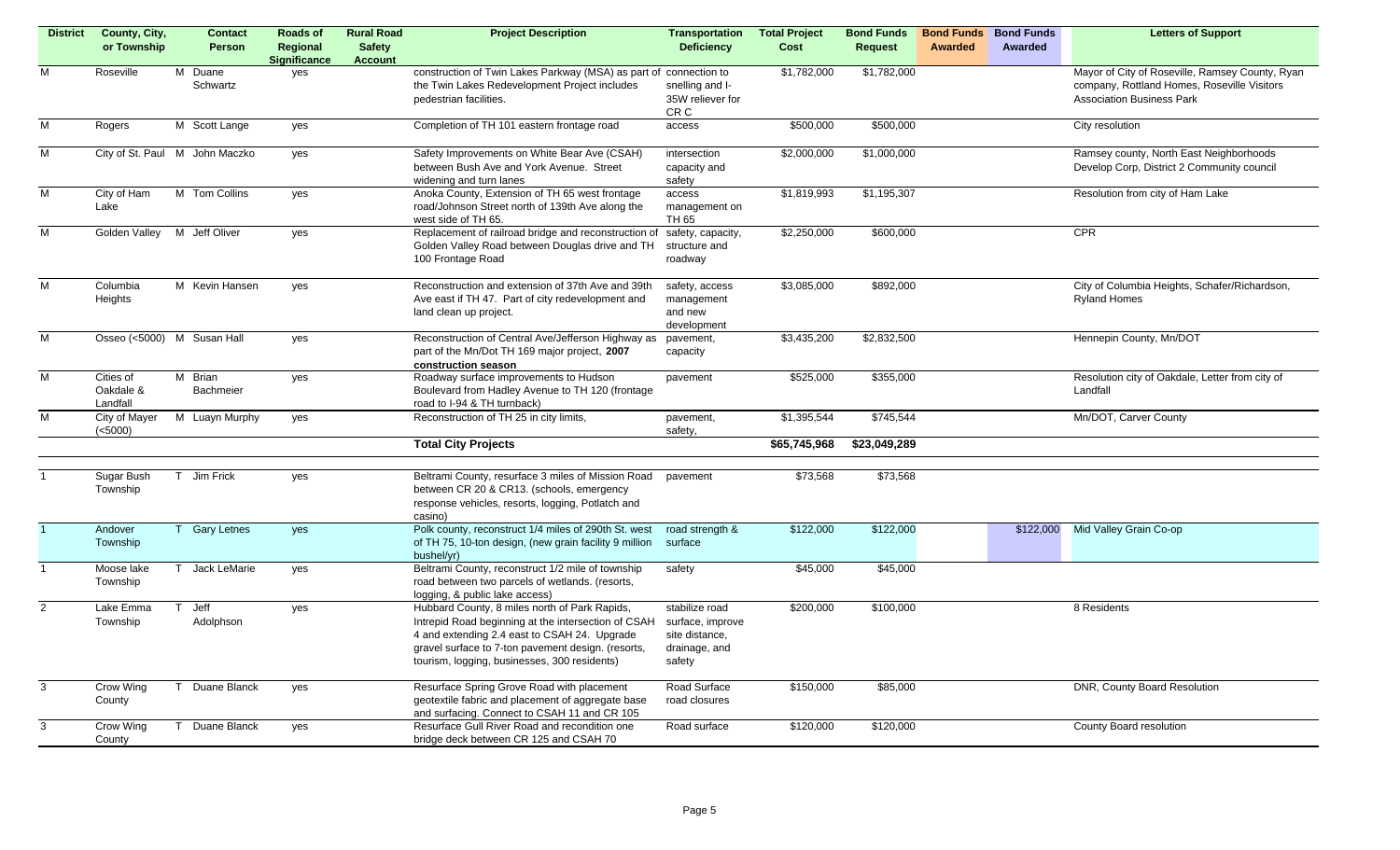| <b>District</b> | County, City,                   | <b>Contact</b>       | Roads of            | <b>Rural Road</b> | <b>Project Description</b>                                                                                          | <b>Transportation</b> | <b>Total Project</b> | <b>Bond Funds</b> | <b>Bond Funds</b> | <b>Bond Funds</b> | <b>Letters of Support</b>                         |
|-----------------|---------------------------------|----------------------|---------------------|-------------------|---------------------------------------------------------------------------------------------------------------------|-----------------------|----------------------|-------------------|-------------------|-------------------|---------------------------------------------------|
|                 | or Township                     | Person               | Regional            | <b>Safety</b>     |                                                                                                                     | <b>Deficiency</b>     | Cost                 | <b>Request</b>    | Awarded           | Awarded           |                                                   |
|                 |                                 |                      | <b>Significance</b> | <b>Account</b>    |                                                                                                                     |                       |                      |                   |                   |                   |                                                   |
| 3               | Langola                         | <b>Greg Bruestle</b> | yes                 |                   | Morrison County, Bituminous surfacing of                                                                            | road sub grade        | \$250,000            | \$250,000         |                   |                   | none                                              |
|                 | Township                        |                      |                     |                   | approximately 2.5 miles of Acorn Road and 75th Ave and surface<br>to 9-ton design (tourism, gravel pit, potato farm |                       |                      |                   |                   |                   |                                                   |
|                 |                                 |                      |                     |                   | operation, heavy commercial vehicles.                                                                               |                       |                      |                   |                   |                   |                                                   |
| 3               | Dailey Township T Ronald Straka |                      | yes                 |                   | Mille Lacs County, gravel base and culverts from                                                                    | road surface          | \$240,000            | \$240,000         |                   |                   | Letter from county                                |
|                 |                                 |                      |                     |                   | CSAH 19 on Marsh Road west on 260th st and back                                                                     |                       |                      |                   |                   |                   |                                                   |
|                 |                                 |                      |                     |                   | to CSAH 19 on 140th Ave.                                                                                            |                       |                      |                   |                   |                   |                                                   |
| 3               | Kathio                          | <b>Barbara Welty</b> | yes                 |                   | Mille Lacs County, resurface approximately 1.9 miles pavement                                                       |                       | \$240,000            | \$240,000         |                   |                   | Mille Lacs County, East Central Regional          |
|                 | Township                        |                      |                     |                   | of Vineland Town Road which connects to CR 25 and                                                                   |                       |                      |                   |                   |                   | Development Commission                            |
|                 |                                 |                      |                     |                   | TH 169 (casino & tourism traffic)                                                                                   |                       |                      |                   |                   |                   |                                                   |
| 3               | <b>Bradford</b>                 | Kenneth              | yes                 |                   | Recondition and upgrade to 7-ton pavement                                                                           | pavement              | \$155,000            | \$155,000         |                   |                   |                                                   |
|                 | Township                        | Englund              |                     |                   | approximately 2 miles of town road from CSAH 59 to                                                                  |                       |                      |                   |                   |                   |                                                   |
|                 |                                 |                      |                     |                   | CSAH 52 (damage sustained from TH 47                                                                                |                       |                      |                   |                   |                   |                                                   |
| 3               | Parker                          | <b>Randy Rutz</b>    |                     |                   | reconstruction project detour)<br>Gravel, widen, and clear sight distance barriers on                               | pavement and          | \$75,000             | \$75,000          |                   |                   |                                                   |
|                 | Township                        |                      | yes                 |                   | approx. 3 miles of 200th street near the Todd &                                                                     | clear zone            |                      |                   |                   |                   |                                                   |
|                 |                                 |                      |                     |                   | Morrison county line, (dairy operation and school                                                                   |                       |                      |                   |                   |                   |                                                   |
|                 |                                 |                      |                     |                   | buses)                                                                                                              |                       |                      |                   |                   |                   |                                                   |
| 3               | Malmo                           | <b>Philip Neese</b>  | yes                 |                   | Aitkin County, resurfacing approx. 2.25 miles of                                                                    | pavement              | \$188,221            | \$188,221         |                   |                   | Dozen letters from property owners.               |
|                 | Township                        |                      |                     |                   | 270th St and 300 Place from TH 47 to DNR boat                                                                       |                       |                      |                   |                   |                   |                                                   |
|                 |                                 |                      |                     |                   | Landing on Sugar Lake (serves livestock operation,                                                                  |                       |                      |                   |                   |                   |                                                   |
|                 |                                 |                      |                     |                   | farm market route, timber harvesting, recreational                                                                  |                       |                      |                   |                   |                   |                                                   |
|                 |                                 |                      |                     |                   | activites)                                                                                                          |                       |                      |                   |                   |                   |                                                   |
| 3               | <b>Crow River</b><br>T          | Alan Loch            | yes                 |                   | Stearns County, reconstruction of 383rd Ave & 240th road surface                                                    |                       | \$96,000             | \$96,000          |                   |                   |                                                   |
|                 | Township                        |                      |                     |                   | St, base, slopes, gravel, culverts, (grain haul roads)                                                              |                       |                      |                   |                   |                   |                                                   |
| 3               | <b>Crow River</b><br>T          | Alan Loch            | yes                 |                   | Stearns County, reconstruct 393rd Ave north of CR                                                                   | road surface          | \$36,000             | \$36,000          |                   |                   |                                                   |
|                 | Township                        |                      |                     |                   | 32, base, slopes, gravel, culverts, (grain haul roads)                                                              |                       |                      |                   |                   |                   |                                                   |
|                 |                                 |                      |                     |                   |                                                                                                                     |                       |                      |                   |                   |                   |                                                   |
| 3               | <b>Crow River</b>               | T Alan Loch          | yes                 |                   | Stearns County, reconstruct 245th St west of TH 71, road surface                                                    |                       | \$83,000             | \$83,000          |                   |                   |                                                   |
|                 | Township                        |                      |                     |                   | gravel, culverts (route for Bayer Built Company)                                                                    |                       |                      |                   |                   |                   |                                                   |
|                 |                                 |                      |                     |                   |                                                                                                                     |                       |                      |                   |                   |                   |                                                   |
| 3               | Elmdale<br>T<br>Township        | Eugene<br>Harren     | yes                 |                   | Morrison County, resurface approx 1 mile of 100th<br>Ave south of CR 21, tourism & farming                          | road surface          | \$170,000            | \$170,000         |                   |                   |                                                   |
| 3               | Borgholm                        | <b>Trudy Wedell</b>  | yes                 |                   | resurface approx. 1 mile of gravel road connecting                                                                  | safety                | \$350,000            | \$350,000         |                   |                   | county of Mille Lacs                              |
|                 | Township                        |                      |                     |                   | CSAH 2 and CR 118, (emergency, tourism,                                                                             |                       |                      |                   |                   |                   |                                                   |
|                 |                                 |                      |                     |                   | agriculture/dairy, school, route)                                                                                   |                       |                      |                   |                   |                   |                                                   |
| $\overline{3}$  | Princeton                       | <b>Todd Mclouth</b>  | yes                 |                   | Reconstruct approximately 1 mile 100th Ave (gravel                                                                  | safety pavement       | \$300,000            | \$300,000         |                   |                   | Mille Lacs County, Federated Co-op Inc., property |
|                 | Township                        |                      |                     |                   | frontage road for TH 169) 10-ton design (residential                                                                | surface               |                      |                   |                   |                   | owner                                             |
|                 |                                 |                      |                     |                   | & commercial traffic)                                                                                               |                       |                      |                   |                   |                   |                                                   |
| $\overline{4}$  | <b>Big Stone</b>                | Nick Anderson        |                     | yes               | Reconstruct 0.75 miles of Meadowbrook Road from                                                                     | safety,               | \$300,000            | \$300,000         |                   |                   | DNR, Township                                     |
|                 | County & Prior                  |                      |                     |                   | Th 7 to Big Stone state Park to 7-ton design                                                                        | pavement              |                      |                   |                   |                   |                                                   |
| 4               | Township<br>Clitherall          | <b>Bruce Larson</b>  | yes                 |                   | road improvements on 180th St from county road 5                                                                    | structure<br>safety   | \$466,566            | \$466,566         |                   |                   |                                                   |
|                 | Township                        |                      |                     |                   | to DNR public access                                                                                                |                       |                      |                   |                   |                   |                                                   |
| $\overline{4}$  | Clitherall<br>$\top$            | <b>Bruce Larson</b>  | yes                 |                   | road improvements on 180th St from DNR public                                                                       | safety                | \$467,287            | \$467,287         |                   |                   |                                                   |
|                 | Township                        |                      |                     |                   | access to County Road 78                                                                                            |                       |                      |                   |                   |                   |                                                   |
| $\overline{4}$  | Clitherall<br>$\top$            | <b>Bruce Larson</b>  | yes                 |                   | road improvements on 405th Ave and 200th Street to safety                                                           |                       | \$366,579            | \$366,579         |                   |                   |                                                   |
|                 | Township                        |                      |                     |                   | County Road 5                                                                                                       |                       |                      |                   |                   |                   |                                                   |
| $\overline{4}$  | Clitherall                      | <b>Bruce Larson</b>  | yes                 |                   | road improvements from TH 210 on 402nd Ave                                                                          | safety                | \$161,630            | \$161,630         |                   |                   |                                                   |
| 6               | Township<br>La Crescent         | Dewey                |                     |                   | through Statesboro Drive and Statesboro Lane<br>Reconstruction of approx 1.2 miles North Pine Creek Pavement,       |                       | \$230,000            | \$100,000         |                   |                   |                                                   |
|                 | Township                        | Severson             | yes                 |                   | Road from CR 6 to Kelly Rd., 9-ton design                                                                           | drainage              |                      |                   |                   |                   |                                                   |
|                 |                                 |                      |                     |                   |                                                                                                                     |                       |                      |                   |                   |                   |                                                   |